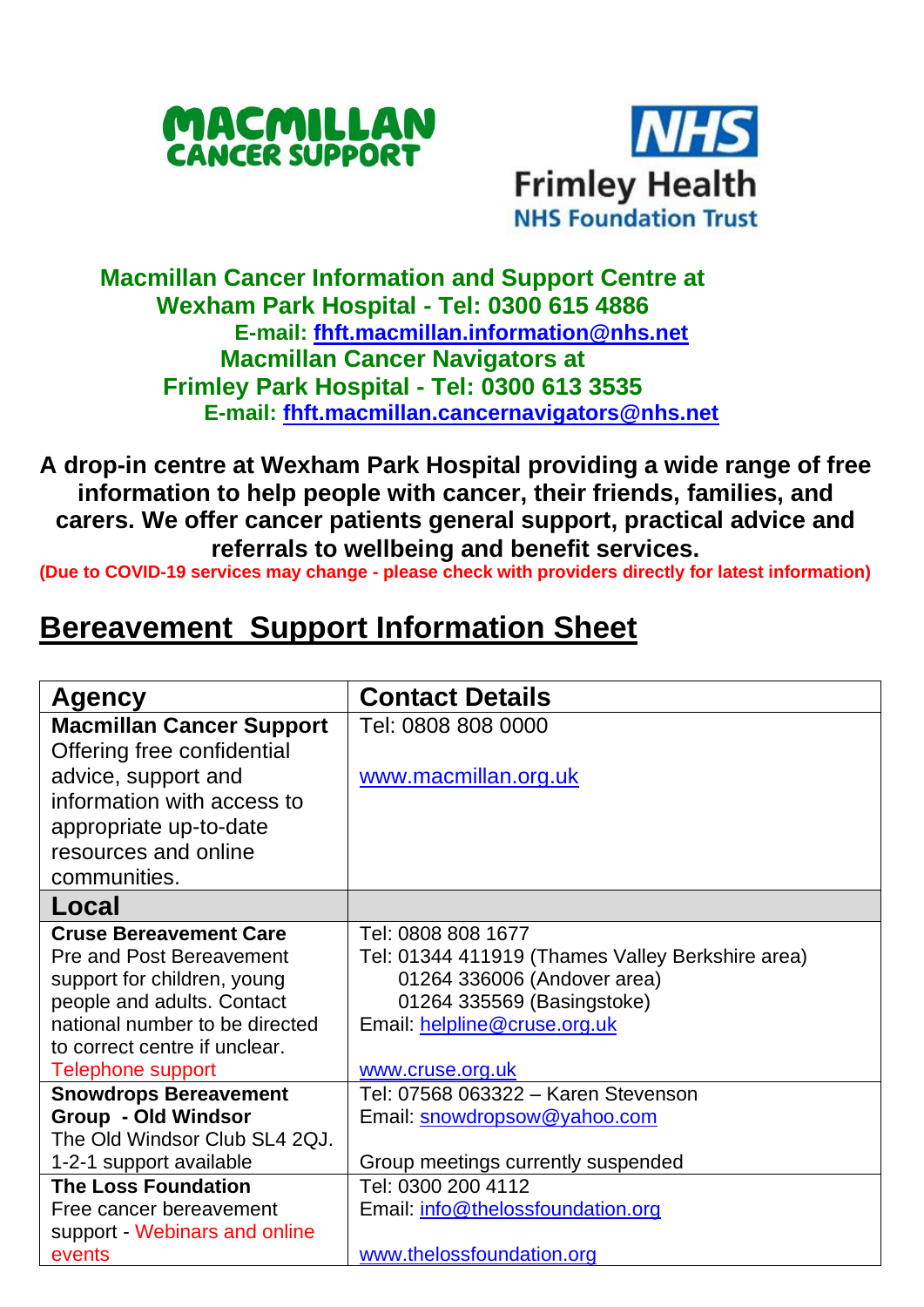| <b>Maggie's Oxford Bereavement</b>                         | Tel: 01865 751882                                      |
|------------------------------------------------------------|--------------------------------------------------------|
| <b>Support Group.</b>                                      |                                                        |
| A fortnightly facilitated support                          | Email: oxford@maggiescentres.org                       |
| group.                                                     |                                                        |
| Weekly Zoom and once a month                               | www.maggiescentres.org                                 |
| in the centre.                                             |                                                        |
| <b>Agespace - Bereavement</b>                              |                                                        |
| support in surrey.                                         | Website with links and contact details to suporting    |
| Links to services in surrey                                | organisations                                          |
| including                                                  |                                                        |
| <b>Princess Alice Hospice</b><br>$\bullet$                 | www.agespace.org/local/surrey/end-of-life/bereavement- |
| <b>Bereavement Outreach (open</b>                          | support-services                                       |
| to all)                                                    |                                                        |
| Way Up (for those who have<br>٠                            |                                                        |
| been widowed)                                              |                                                        |
| MASH (for men who have lost<br>٠                           |                                                        |
| a spouse)                                                  |                                                        |
| <b>Butterflies Bereavement</b>                             | Tel: 023 8155 0066                                     |
| <b>Support Hampshire -</b>                                 |                                                        |
| providing face to face and                                 | Mobile: 07889 009393                                   |
| telephone support to those                                 | Email: Info@butterfliesbereavement.co.uk               |
| bereaved.                                                  | www.butterfliesbereavement.co.uk/                      |
|                                                            |                                                        |
| <b>The Brigitte Trust Surrey</b>                           | Tel: 01306 881816                                      |
| Volunteer support for up to three                          |                                                        |
| months if requested, with time to                          | Email: admin@brigittetrust.com                         |
| remember together.                                         |                                                        |
|                                                            | www.brigittetrust.org                                  |
| <b>National</b>                                            |                                                        |
| <b>Sudden</b>                                              | Tel: 0800 2600 400                                     |
| Sudden is a free service for                               |                                                        |
| bereaved people for the first ten                          |                                                        |
| weeks, at a time                                           | Email: help@sudden.org                                 |
| of shock and loss in cases when                            |                                                        |
| someone has                                                |                                                        |
| died suddenly or too soon.                                 | www.sudden.org                                         |
| Telephone and virtual.                                     |                                                        |
|                                                            |                                                        |
| At a Loss.org                                              | Website contact only                                   |
| A signposting site for the<br>bereaved. Grief chat service | www.ataloss.org                                        |
| available through the website.                             |                                                        |
|                                                            |                                                        |
|                                                            |                                                        |
| Sue Ryder Online                                           | www.sueryder.org/online-bereavement-counselling        |
| <b>Bereavement Counselling</b>                             |                                                        |
| <b>Service</b>                                             | Online bereavement community.                          |
| An online bereavement service                              |                                                        |
| offering 6 free professional                               |                                                        |
| counselling sessions.                                      |                                                        |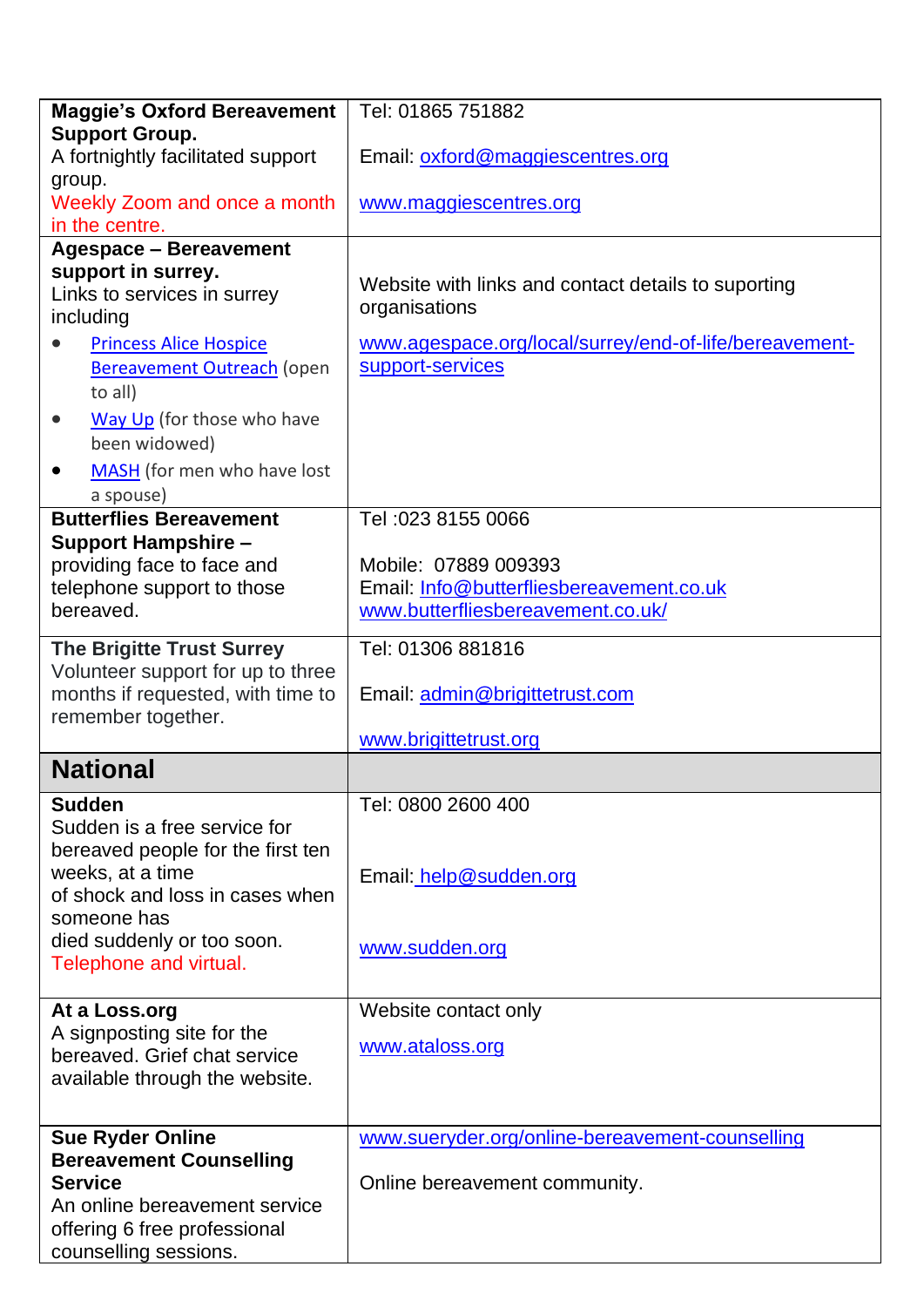| <b>The Good Grief Trust</b>                     | Tel: 0800 448 0800 7am-10pm                 |  |  |
|-------------------------------------------------|---------------------------------------------|--|--|
| Support for those affected by                   |                                             |  |  |
| the issues involved in terminal                 | Email: hello@thegoodgrieftrust.org          |  |  |
| illness. Offering emotional and                 |                                             |  |  |
| practical advice. Chat directly to              |                                             |  |  |
| a specially trained bereavement                 | www.thegoodgrieftrust.org                   |  |  |
| counsellor through the Grief                    |                                             |  |  |
| Chat Box.                                       |                                             |  |  |
| <b>WAY Widowed and Young</b>                    | Website contact only.                       |  |  |
| A support group for men and                     |                                             |  |  |
| women aged 50 and under                         | www.widowedandyoung.org.uk                  |  |  |
| when their partner dies.                        |                                             |  |  |
| Annual membership                               |                                             |  |  |
| subsciption.<br><b>Care for the Family</b>      | Tel: 0292 081 0800 Monday, Tuesday, Friday. |  |  |
| Helping those that are living with              |                                             |  |  |
| a loss to discover hope for the                 | Email: mail@cff.org.uk                      |  |  |
| future and the strength to                      |                                             |  |  |
| rebuild their lives.                            | www.careforthefamily.org.uk                 |  |  |
| <b>Bereavement UK</b>                           | Web site contact only.                      |  |  |
| Providing bereavement support                   | Email: support@bereavement.co.uk            |  |  |
| and information 24 hours a day                  |                                             |  |  |
| 365 days a year.                                | www.bereavement.co.uk                       |  |  |
| Let's Talk about Loss                           | Website contact only                        |  |  |
|                                                 |                                             |  |  |
| A support network for bereaved                  |                                             |  |  |
| young people aged 18 - 35.                      | Email: hello@letstalkaboutloss.co.uk        |  |  |
| Closed Facebook group                           | www.letstalkaboutloss.co.uk                 |  |  |
| Zoom sessions                                   |                                             |  |  |
| <b>Practical</b>                                |                                             |  |  |
| <b>Frimley Health NHS</b>                       | Tel: 0300 615 3562                          |  |  |
| <b>Bereavement Office</b>                       |                                             |  |  |
| Following the death of someone                  |                                             |  |  |
| $close - a practical guide.$                    |                                             |  |  |
| <b>Samaritans Bereavement</b>                   | Tel: 0800 634 9494                          |  |  |
| <b>Advice Centre</b>                            |                                             |  |  |
| Support and advise people on                    | www.bereavementadvice.co.uk                 |  |  |
| what to do after a death.                       |                                             |  |  |
| <b>The Natural Death Centre</b>                 | Tel: 01962 712690                           |  |  |
| Help, support, advice and                       |                                             |  |  |
| guidance planning a funeral.                    | Email: contact@naturaldeath.org.uk          |  |  |
|                                                 |                                             |  |  |
|                                                 | www.naturaldeath.org.uk                     |  |  |
| <b>Bereavement Register</b>                     | Tel: 0207 089 6403                          |  |  |
| Service to remove from                          |                                             |  |  |
| databases and mailing files the                 | Email: help@thebereavementregister.org.uk   |  |  |
| names and addresses of people<br>who have died. | www.thebereavementregister.org.uk           |  |  |